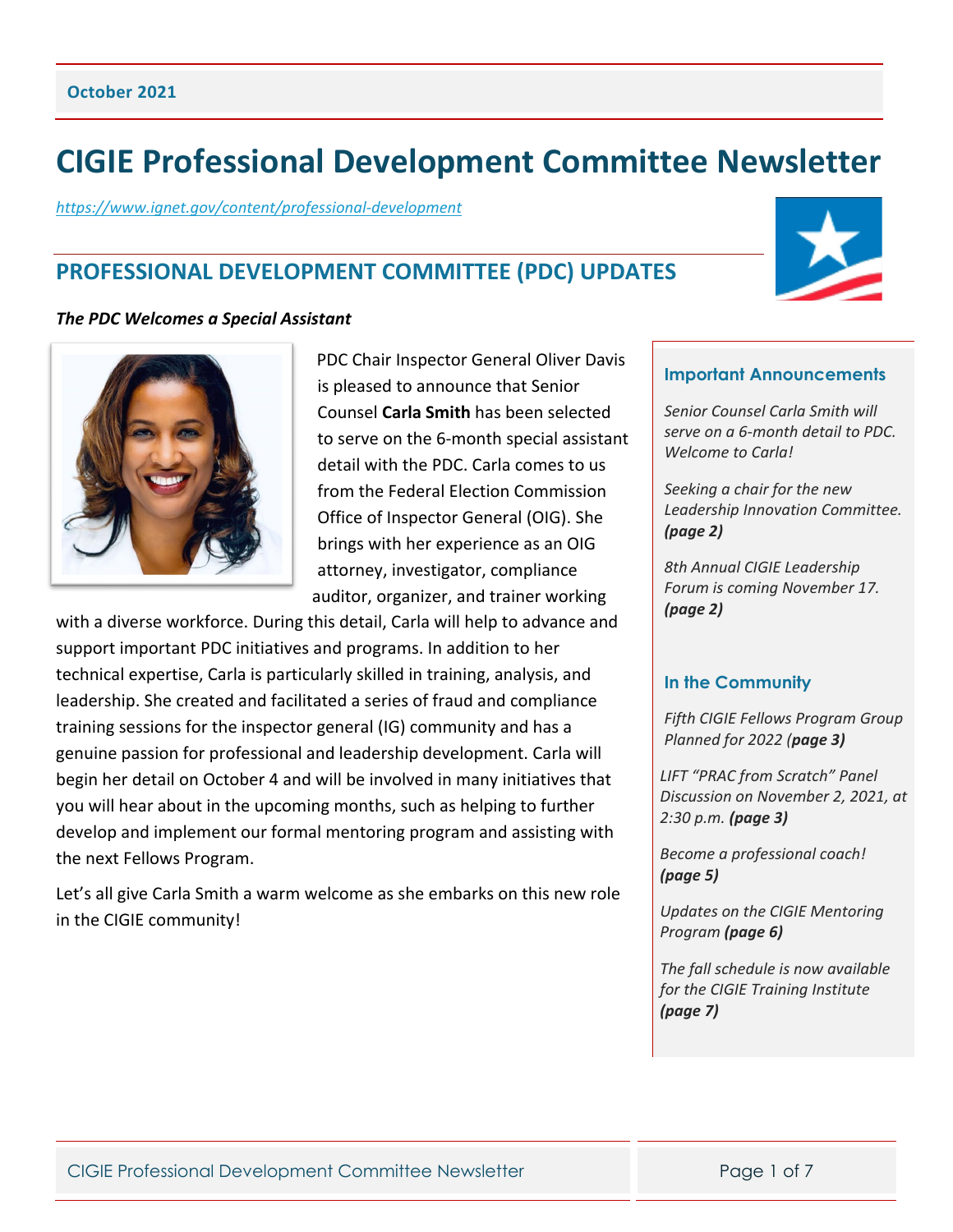## **LEADERSHIP INNOVATION SUBCOMMITTEE**

## *Seeking a Chairperson for the Leadership Innovation Subcommittee*

The recently renamed Leadership Innovation Subcommittee (LIS) is seeking a new chairperson to serve for a 2-year term beginning in January 2022.

The former Leadership Development Subcommittee (LDS) served as an incubator for over a decade for innovative ideas and programs to promote greater leadership across our community of oversight professionals.

For example, LDS launched the Annual Leadership Forum, which is now in its 8th year (see insert right), to bring together leaders at all levels from across the OIG community to share knowledge, best practices, and lessons learned. It also developed the CIGIE Fellows Program, soon to be launching its fifth group in 2022, which is recognized as the premier opportunity to cultivate future leaders



Note: Registration for the 8th Annual CIGIE Leadership Forum is coming soon! Scheduled for Wednesday, November 17, 2021, this year's theme is **The Digital Frontier: Engaging People, Navigating Change, and Leveraging Data.** More details are provided here:

[https://www.ignet.gov/content/2021](https://www.ignet.gov/content/2021-leadership-forum) [leadership-forum.](https://www.ignet.gov/content/2021-leadership-forum)

across the community. LDS has sponsored many other successful activities that have grown to stand on their own, including the Leading Inspiring and Fostering Talent (LIFT) Network and the CIGIE Coaching Subcommittee.

In keeping with the spirit of innovation, LIS will support the PDC by facilitating community-wide forums and events to foster continual innovation and knowledge sharing for leadership and professional development. LIS will also help the CIGIE Training Institute review and revise programs for continual improvement. LIS will continue to facilitate the Annual Leadership Forum, and—in partnership with PDC Subcommittees and CIGIE groups—to foster innovative approaches for developing leaders and professionals throughout the OIG community.

We are looking for a chairperson who will bring new ideas and creativity to the group while being able to build coalitions, lead change, and promote innovative success strategies. Applicants should have demonstrated in the community an aptitude for moving the needle, challenging the status quo, and bringing people together to advance the CIGIE mission, which aims to establish a professional, well-trained, and highly skilled workforce in the IG community.

Applicants should be at the GS-14 level (or equivalent) or above and have experience in leading diverse teams. Applicants can come from any geographical location but need to be able to commit a minimum of 20 hours a month to the PDC subcommittee, which includes attending PDC meetings; organizing and leading LIS meetings; supporting the Annual Forum; and coordinating with the PDC, PDC subcommittees, and the CIGIE Training Institute to improve innovative workforce development approaches.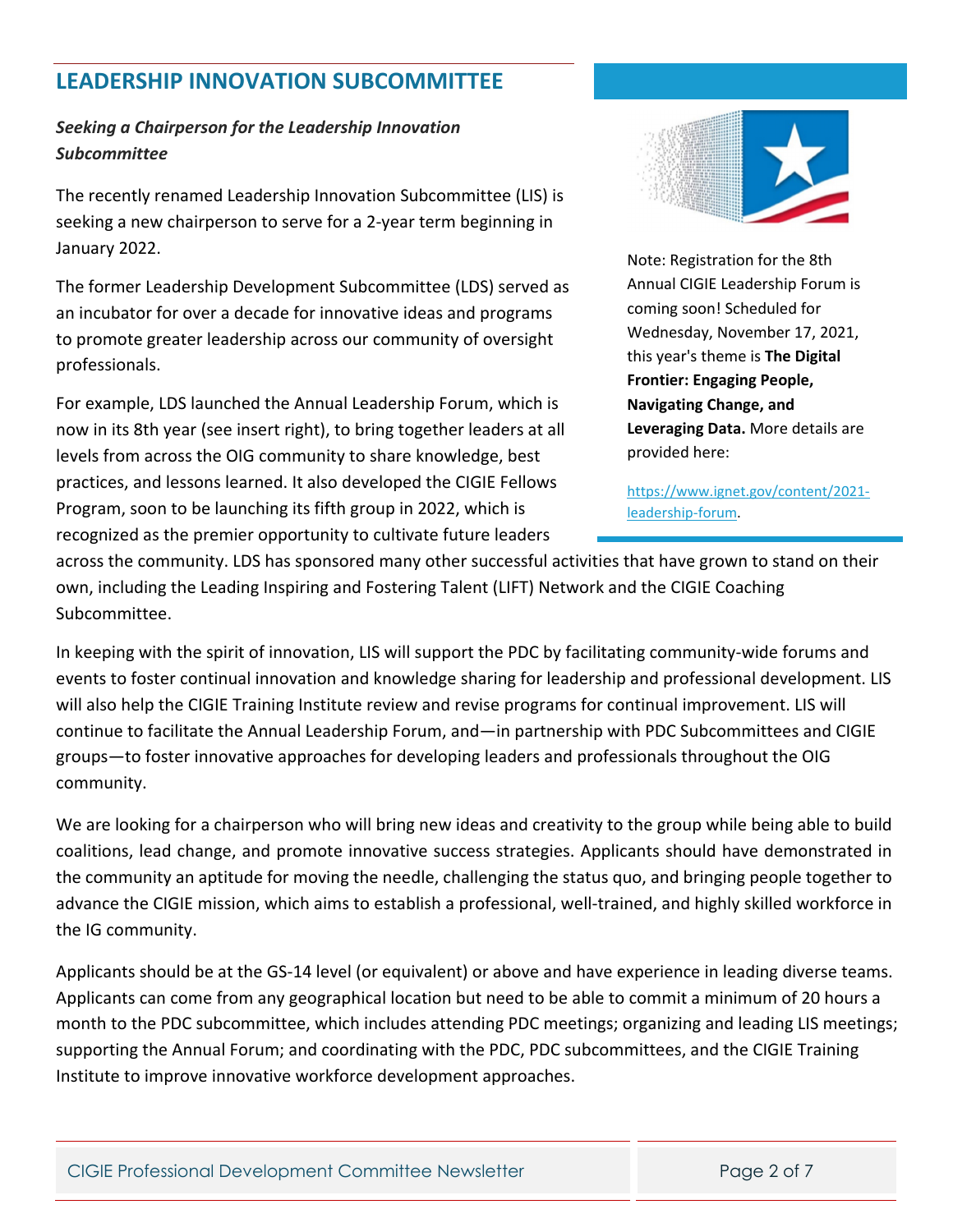All applications will be reviewed by the PDC Chair and Vice Chair, who will make the final selection. Applicants may be interviewed by video.

Please send your resume, along with a cover letter, to David Gross, CIGIE Leadership and Mission Support Academy Director [\(david.gross@cigie.gov\)](mailto:david.gross@cigie.gov) by **COB Friday, October 22, 2021**.

## **CIGIE FELLOWS PROGRAM**

## *Fifth CIGIE Fellows Program Group Planned for 2022*

This month, the CIGIE Fellows Program management team will begin planning the program that begins in June 2022. The management team is comprised of 10 OIG community members, many of whom are former fellows themselves.

The Fellows Program was established in 2016 as an initiative of the Professional Development Committee and its Leadership Development Subcommittee, in conjunction with the Leadership and Mission Support Academy of the CIGIE Training Institute. Participants are high-performing IG professionals with leadership potential who are nominated by their respective offices. Once accepted into the program, the participants take part in an immersive 1-year program, based on Senior Executive Service core qualifications, which is designed to expand leadership competencies, broaden organizational experiences, share best practices, and foster professional networks.

Information on how to nominate a potential fellow or submit an offer to host a fellow for a rotational assignment will be released early in the 2022 calendar year. More information on the Fellows Program and our recent graduates can be found at: [https://www.ignet.gov/content/fellowship-program.](https://www.ignet.gov/content/fellowship-program)

## **LIFT NETWORK**

## *Recent and Upcoming LIFT Events*

Last month, the LIFT Network held a "Perspectives in Leadership" event, which detailed different leadership styles and considerations of when and how to select the one that fits a particular leader or situation.

On November 2, 2021, LIFT will be sponsoring a new event on November 2, 2021, entitled "PRAC From Scratch," a panel discussion with leaders from the Pandemic Responsibility Accountability Committee (PRAC) (see below). The panel discussion will revolve around the experiences of these leaders in establishing the PRAC. Interested participants can register at this link: [CIGIE LIFT Presents: PRAC from Scratch | Council of the](https://www.ignet.gov/content/cigie-lift-presents-prac-scratch)  [Inspectors General on Integrity and Efficiency; IGnet](https://www.ignet.gov/content/cigie-lift-presents-prac-scratch)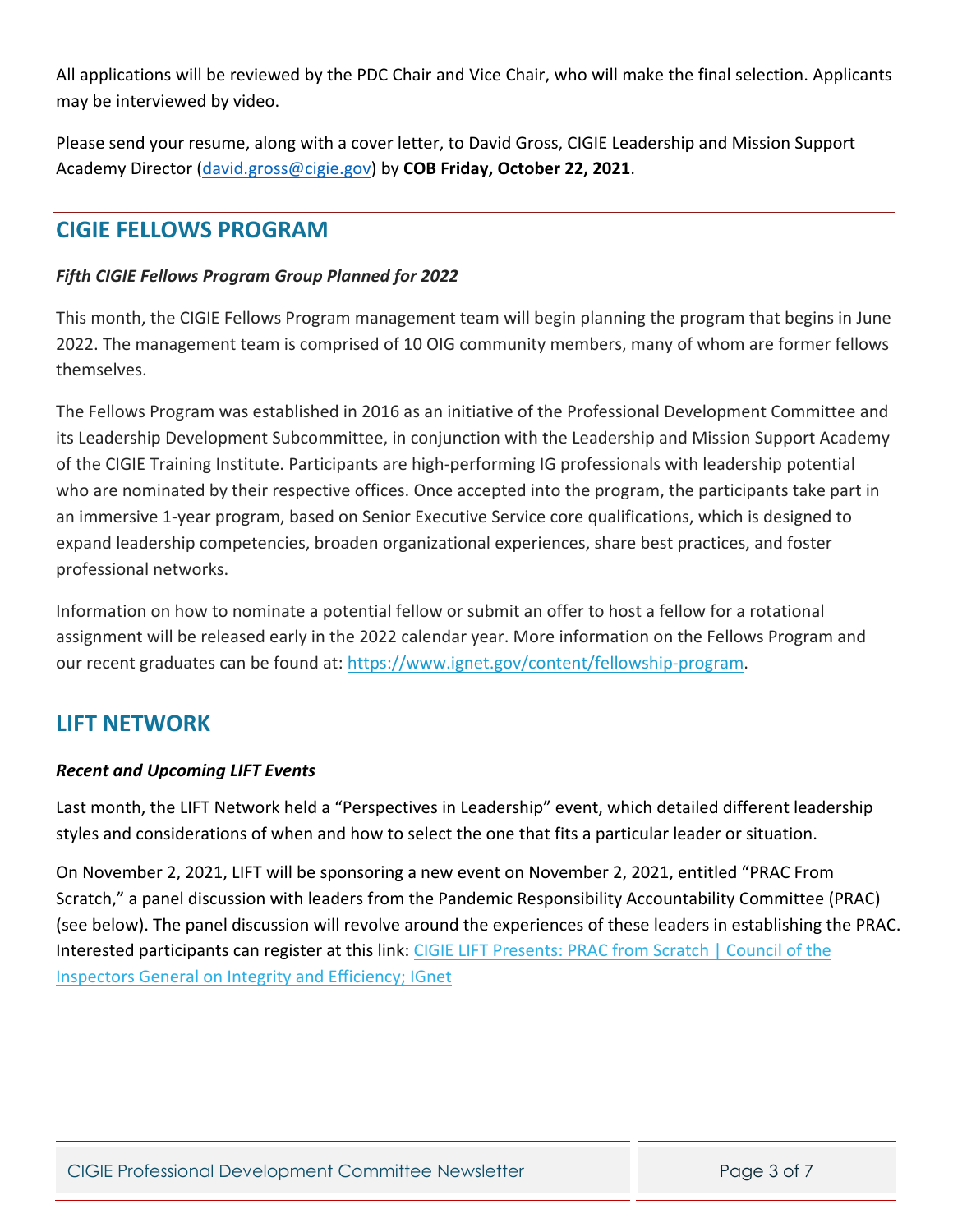Join LIFT for a dynamic discussion with a panel of distinguished leaders from the Pandemic Response Accountability Committee (PRAC), on their experiences in leading and developing new initiatives. The panel discussion will provide valuable insights on leadership, and will touch on team building in entirely virtual environments.

## **PANELISTS:**



**MICHAEL HOROWITZ** DOJ OIG **Inspector General** PRAC Committee Chair



**PAUL K MARTIN** NASA OIG **Inspector General** PRAC Committee Vice Chair



**ROBERT A WESTBROOKS** PRAC **Executive Director** 



**REHANA MOHAMMED** PRAC Associate Director for Transparency

## *Get Involved in LIFT*

*Calling All LIFT Liaisons!* LIFT has a committee of liaisons who keep their organization informed about LIFT events and opportunities. It is our goal to have at least one liaison from each OIG by the end of this year. If your organization does not have a LIFT liaison and you would like to step into the role, please let us know. We would love to have you! Just use the contact form on our website at <https://www.ignet.gov/lift> to message us with your information and interest in being a liaison.

*The LIFT Listserv.* Are you interested in finding out about future LIFT events? Join our CIGIE LIFT listserv via our website [https://www.ignet.gov/lift.](https://www.ignet.gov/lift) You can also use this form to submit ideas on events, ask questions, and share your suggestions.

*Establishing a LIFT Leadership Structure.* We are in the process of creating an equitable and accessible process for joining LIFT committees. Keep an eye out on our website for information on joining LIFT leadership.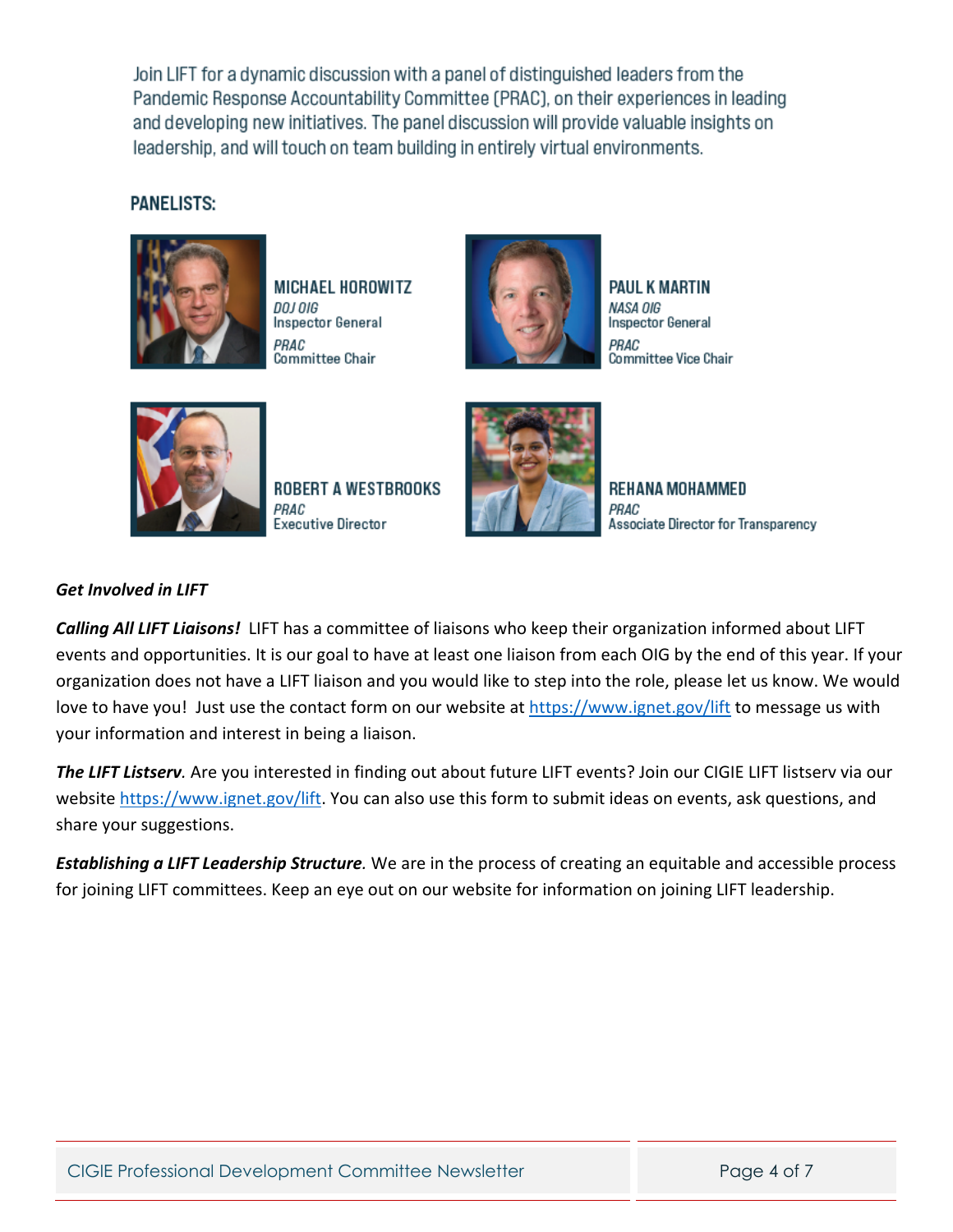## **COACHING**

#### *Coaching Committee Call Results*

The PDC Coaching Subcommittee recently completed the matching process for the FY 2022 call for coaching participants. We received 180 responses to the call, an increase from 154 in FY 2021. Responses came from 32 OIGs, or about 43 percent of the community.

We were able to match 40 out of the 180 participants with our 15 CIGIE coaches and are currently working with our Federal coaching partners to match the remaining participants.

As oversight professionals, we are always interested cost efficiencies. The average cost of a private sector contracted coaching engagement

with a similar number of coaching hours is about \$3,000. We've been steadily working to match all interested participants and—if we reach our goal of a coach for each of our 334 interested participants over 2 years—we would see almost \$1 million in cost savings. Aside from realizing these savings and providing valuable coaching services, we enable participants to connect with colleagues across the Federal government, while boosting their confidence, realizing their potential, and helping them achieve their goals. A win-win scenario all around!

## *Do You Want to Be a Coach?*

Do you want to help transform someone's life or career? To support them in being the best they can be? To encourage them to grow and reach their dreams and professional goals? Are you looking to strengthen your leadership skills by helping people and organizations learn and develop? If these questions pique your curiosity, then you might be interested in becoming a professional coach!

Coaching involves an ongoing, confidential partnership between a client and a coach to identify, prioritize, and achieve the client's desired goals. The purpose of a coaching partnership is to help coaching clients maximize their potential and enhance their professional effectiveness.

For these empowering relationships to exist, coaches go through extensive training and continuing education through accredited International Coaching Federation (ICF) training programs that are meant to develop efficient and effective coaches and ensure quality training across the coaching profession. ICF-accredited trainings go through a rigorous review process to demonstrate how their curriculum aligns with the ICF definitions of coaching, core competencies, and code of ethics.

These certified programs deliver 30 to 100 hours (depending on the depth and type of program) of coachspecific training programs, which typically span approximately 6 to 8 months and involve several hours of live

**Breakdown of Responses** 50% nonsupervisory employees 23% managers or supervisors 20% team leads 3% executives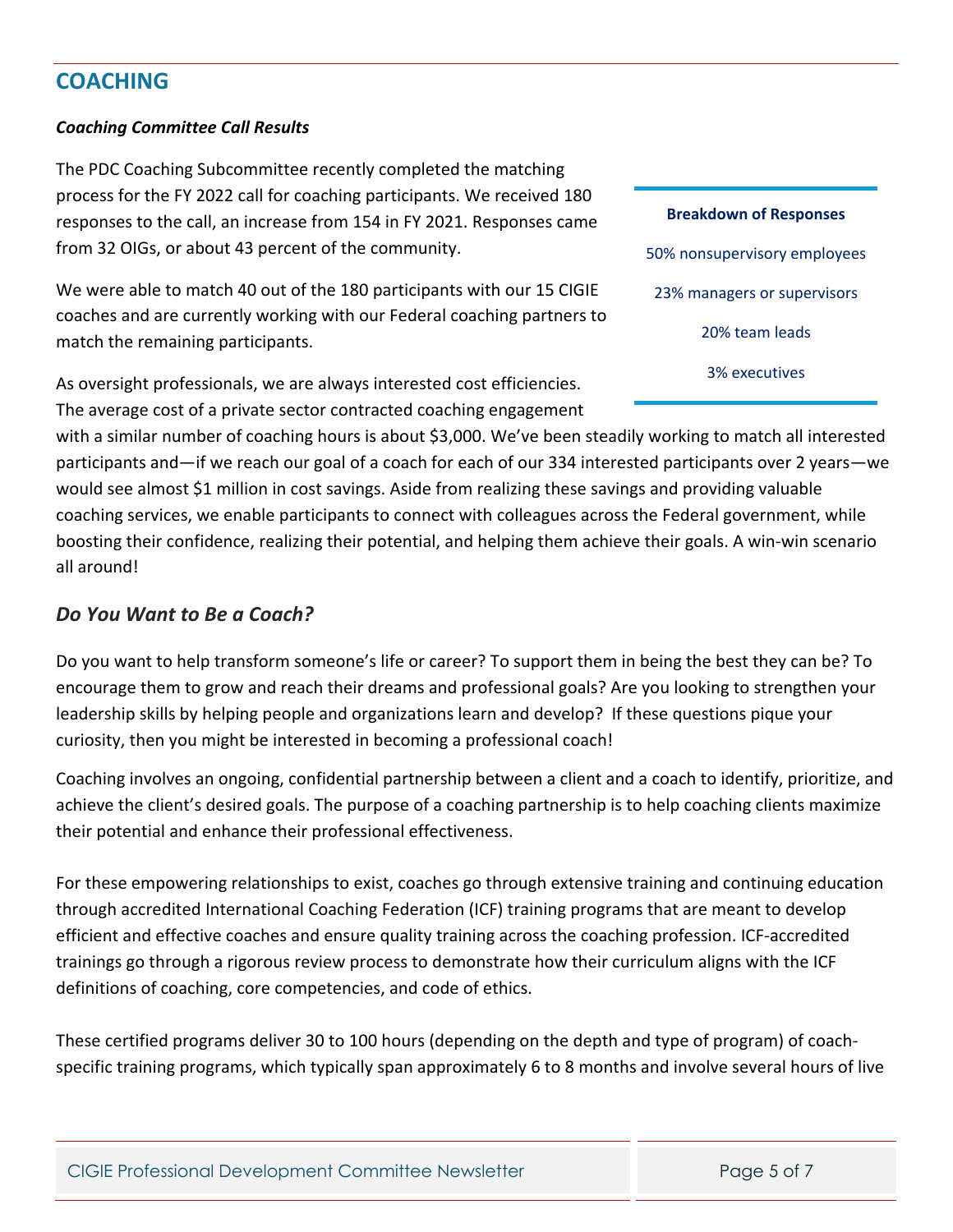sessions, coursework, and coaching experience every couple of weeks. Private sector trainings usually cost between \$10,000-\$15,000.

Searching for a coach training program is a highly individualized process that depends greatly on the individual's personal and professional preferences and goals. Although there is not a standardized coach training program, ICF does provide a database of ICF-certified coach training programs [here](https://coachingfederation.org/credentials-and-standards/find-a-training-program) on its website. In addition, several Federal agencies offer coach training as part of their learning and development curriculum; however, these classes are highly selective and are available on a limited basis. Some examples include the Office of Personnel Management's Federal Internal Coach Training Program, the Treasury Executive Institute (available to its partner agencies), the Department of Interior Internal Coach Training Program (available to Department employees, including at OIG), and the Defense Intelligence Agency.

Although CIGIE, the CIGIE Coaching Subcommittee, and the ICF do not endorse or recommend any specific training, some examples in the private sector include:

- [Co-Active Training Institute](https://coactive.com/)
- [Georgetown University: Leadership Coaching Program](https://scs.georgetown.edu/programs/388/certificate-in-leadership-coaching/)
- [George Mason University: Leadership Coaching for Organizational Well-Being](https://cpe.gmu.edu/public/category/courseCategoryCertificateProfile.do?method=load&certificateId=1002544)
- [American University: Executive Coaching Program](https://www.american.edu/provost/ogps/executive-education/executive-coaching/)
- [Hudson Institute of Coaching](https://hudsoninstitute.com/individuals/coach-certification-program/)

If you are interested in training to become a coach, please contact your OIG's training officer. If you have any general questions about coach training–or if you are qualified to provide coaching to OIG community members and would like to join the CIGIE Coaching Subcommittee–please contact Brian Sano, Director of Organizational Health, Department of State OIG at **Brian.J.Sano@stateoig.gov.** 

## **CIGIE MENTORING PROGRAM**

The Mentoring Working Group was established in 2020 to create a CIGIE Mentoring Program that is accessible to all OIGs. The group has been working to develop a three-phase plan that will start with a small pilot program, which we anticipate will run for 6 months in FY 2022. The information gained from this pilot will be used to design a partial rollout for the program in phase 2, and we ultimately expect to offer the full program to anyone interested in phase 3.

Another related mentoring initiative that has been offered includes the widely attended virtual flash mentoring event, a joint effort between the Mentoring working group and the CIGIE LIFT Network. A subsequent flash mentoring event is being planned for 2022, so keep an eye out for more information from the LIFT Network and CIGIE Mentoring working group.